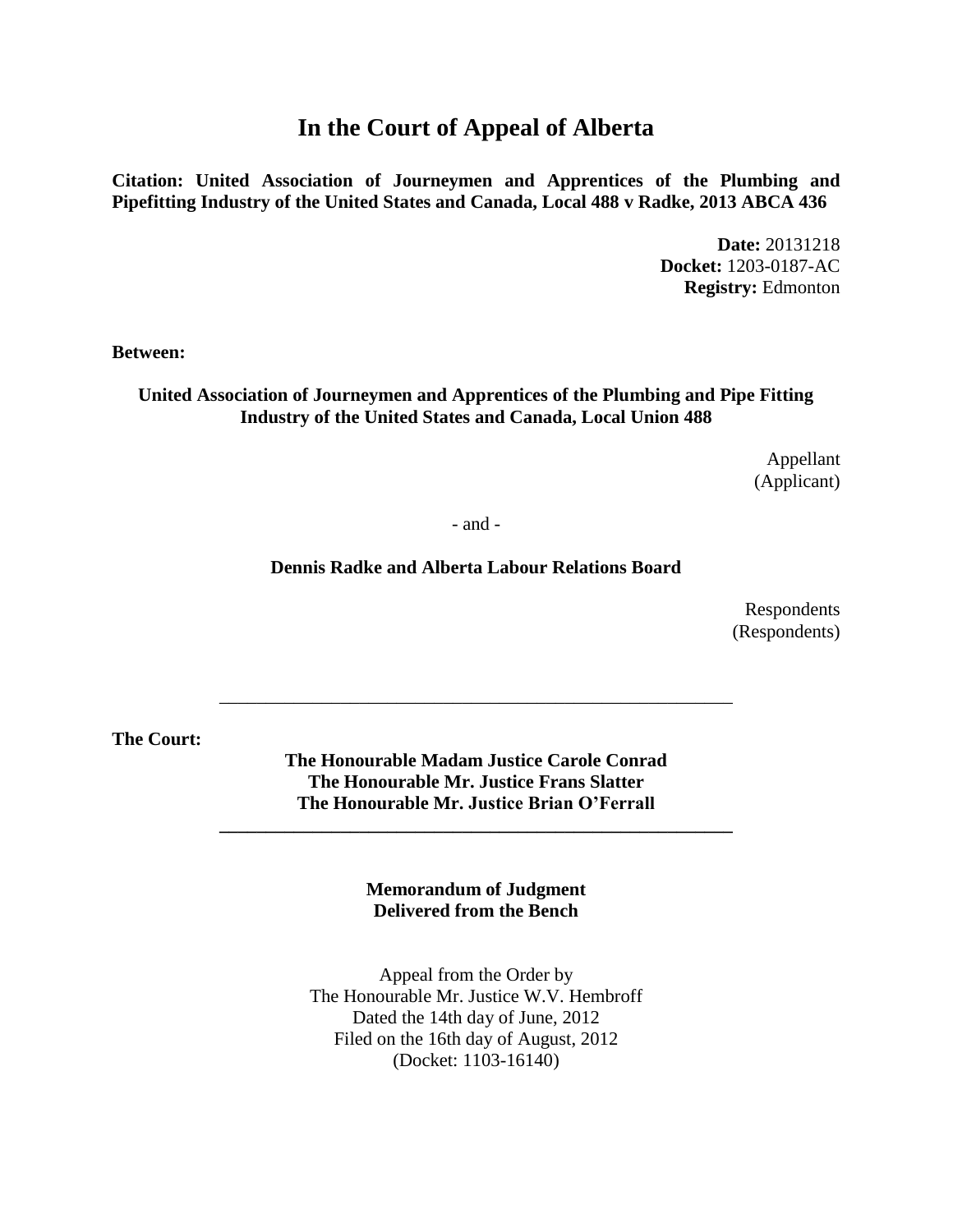## **Memorandum of Judgment Delivered from the Bench**

\_\_\_\_\_\_\_\_\_\_\_\_\_\_\_\_\_\_\_\_\_\_\_\_\_\_\_\_\_\_\_\_\_\_\_\_\_\_\_\_\_\_\_\_\_\_\_\_\_\_\_\_\_\_\_

\_\_\_\_\_\_\_\_\_\_\_\_\_\_\_\_\_\_\_\_\_\_\_\_\_\_\_\_\_\_\_\_\_\_\_\_\_\_\_\_\_\_\_\_\_\_\_\_\_\_\_\_\_\_\_

## **O'Ferrall J.A. (for the Court):**

### **Introduction**

[1] This is an appeal by a union from a chambers judge's decision which upheld the unanimous decision of the Alberta Labour Relations Board declaring the appellant union in breach of its statutory duty to fairly represent the employee, the respondent, Dennis Radke.

[2] The union also appeals the chambers judge's decision upholding the Board's decision to accept Mr. Radke's complaint, notwithstanding that the complaint was made more than 90 days after Mr. Radke knew or ought to have known that the union would not be representing him.

[3] Finally the union appeals the chambers judge's decision to uphold the Board's direction that a grievance ordered by the Board to be filed by the union on Mr. Radke's behalf proceed directly to arbitration.

## **Standard of Review**

[4] Decisions of this nature by the Labour Relations Board are owed deference when the Board's reasons provide justification for the decision, wherein the justification is transparent and intelligible and where the decision itself falls within a range of possible acceptable outcomes which are defensible in light of the facts and the law: *Dunsmuir v New Brunswick,* 2008 SCC 9, [2008] 1 SCR 190.

## **Decision**

[5] We are of the view that there is no reviewable error in the Labour Relations Board's conclusion that the union's handling of the respondent's grievance did not comply with its duty of fair representation. It was not the role of the chambers judge, nor is it the role of this Court, to revisit the issue on the merits. The Board gave reasons why the duty of fair representation was not met and that conclusion was available to it on the facts found in the record and the applicable law.

[6] With respect to the timeliness of the employee Mr. Radke's complaint, the Labour Relations Board has the discretion to accept complaints made more than 90 days after the employee knew or ought to have known that his or her union would not be representing him or her. In this case, the Board gave cogent reasons why it accepted the respondent Mr. Radke's complaint. The chambers judge was correct in finding that the Board's reasons were reasonable and the chambers judge's failure to make an express ruling on the admissibility of an affidavit tendered at the judicial review does not affect that conclusion. The failure to formally rule on the admission of the affidavit evidence, while problematic, does not warrant appellate intervention because the evidence was an unnecessary supplement to the record of the proceedings before the Board in that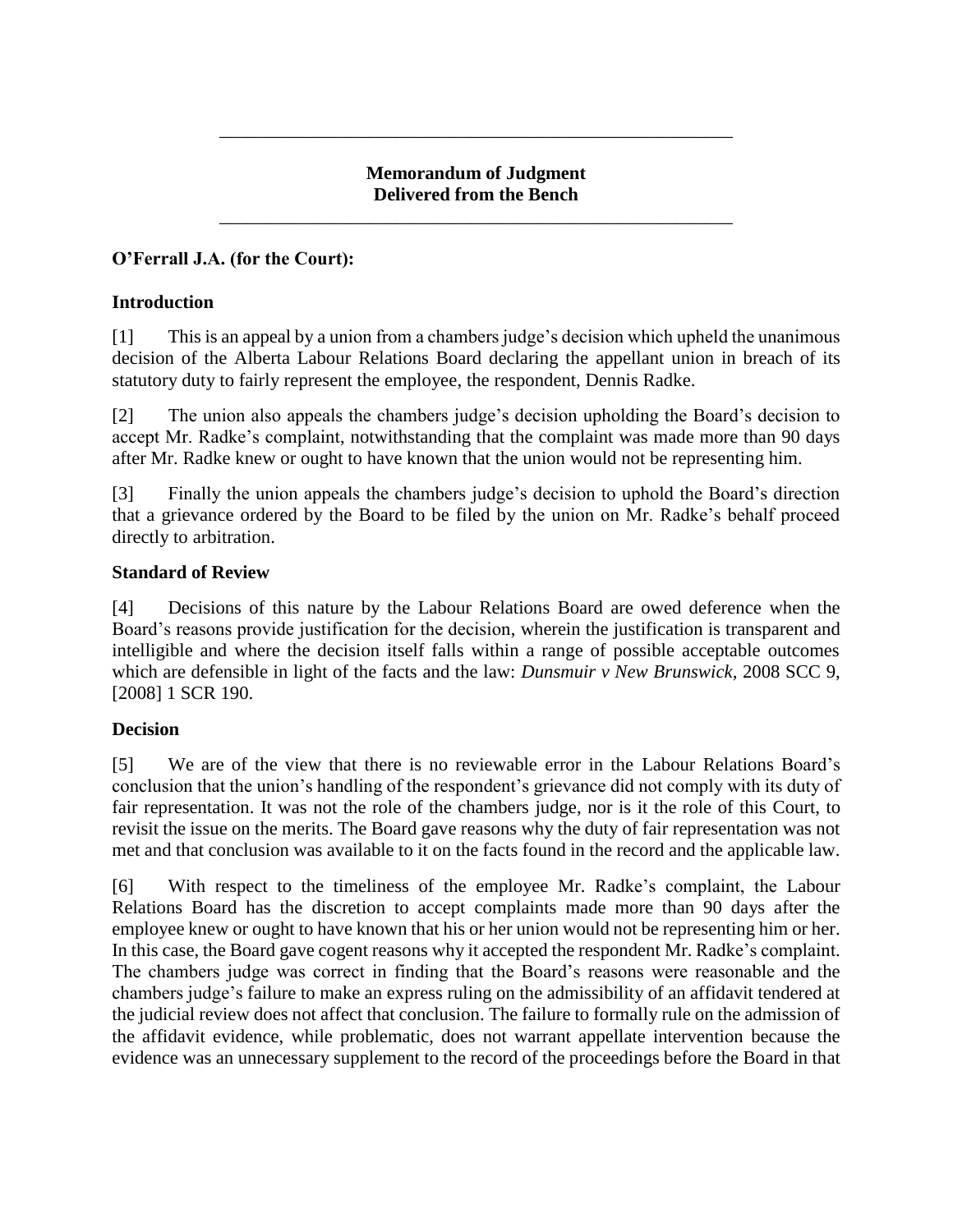it consisted of no more than a reiteration or a repeat of the union's evidence and arguments before the Board.

[7] Finally, with respect to the Labour Relations Board's direction that Mr. Radke's grievance proceed directly to arbitration, the choice of remedy is within the discretion of the Board and, while other remedies may have been available to it on this record, the selection of this particular remedy does not disclose reviewable error.

[8] This appeal is dismissed.

Appeal heard on September 04, 2013

Memorandum filed at Edmonton, Alberta this 18th day of December, 2013

O'Ferrall, J.A.